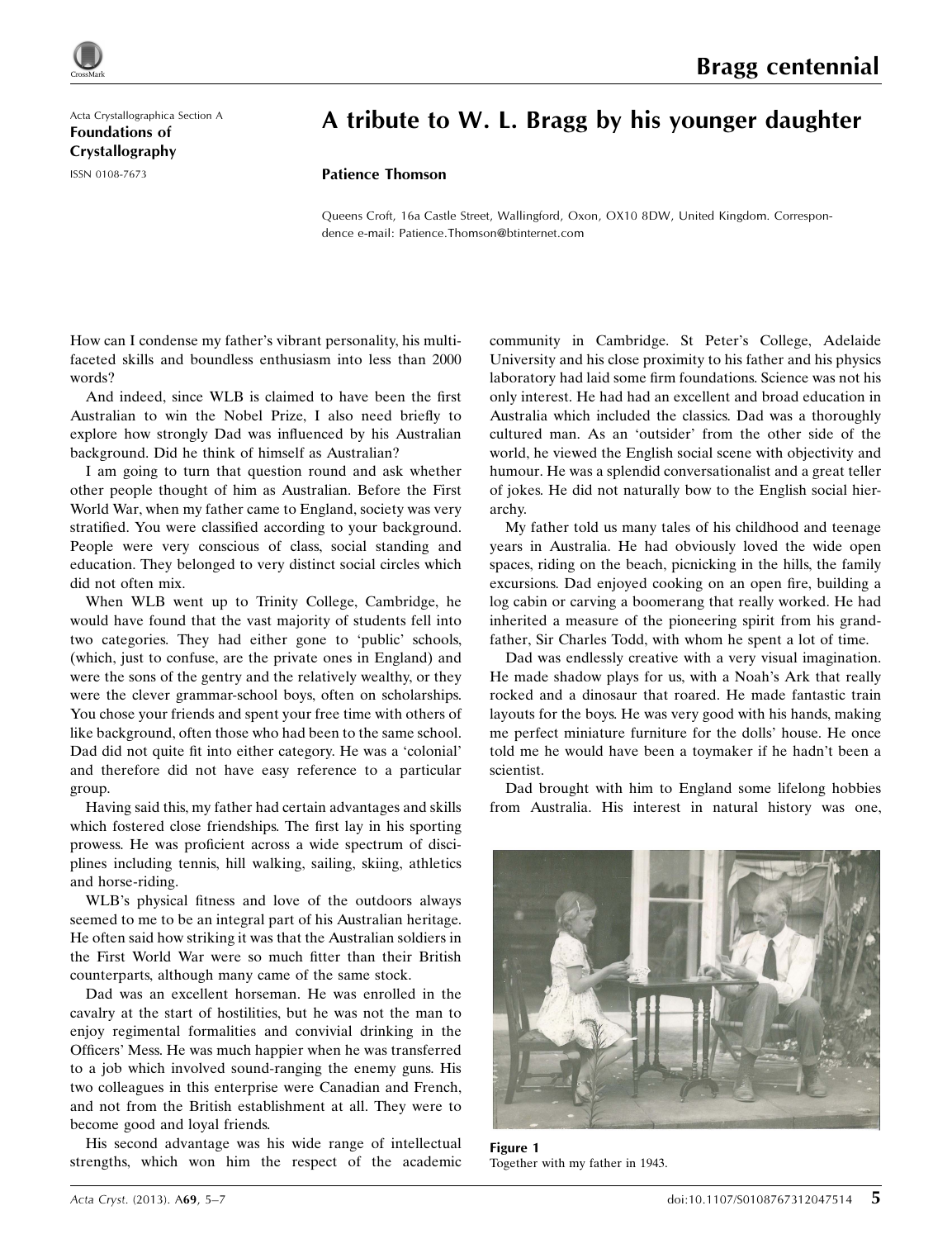

Figure 2 Self portrait by Lawrence Bragg (January 1965).

gardening another and watercolour painting another. In gardening he preferred to have a gorgeous cacophony of colour, reminding him of his native Australia, in contrast to the tasteful paler shades which were favoured in the fashionable English establishment. His painting was of an almost professional standard. His mother, born and bred in Australia, belonged to a South Australian group of artists. She taught him the necessary skills, and sketching became a lifelong passion. His portraits were witty and accurate. His self portrait, achieved with mirrors, is amazingly skilful.

He left behind many of his extensive and close-knit family when he came to England. Even though he did not return to Australia for many years, he still felt part of this family.

After his marriage to my mother, much changed for my father. She enjoyed the social life, had many contacts and introduced my father to a wide range of friends and family. Moreover, his growing reputation as a scientist opened many doors within the establishment. His honours over the years, his television appearances and his public roles brought him recognition. But there was a maverick element, an originality of mind and a tendency towards lateral thinking which I always felt was a legacy of his Australian upbringing. For all these and many other reasons, I believe my father not only felt different from the traditional true Brit who stayed in the UK, but was intensely proud of his Australian heritage.

My father had a great sense of destination, of distance travelled, and relished the joy of seeing any project through to a recognizable and satisfactory conclusion. He often declared how wonderfully lucky he had been to see the whole science of crystallography grow from the analysis of simple structures to the amazing complexity of DNA and the protein molecules. He was born at the right time; he had the right opportunities and he was very conscious of that fact. He also believed, and it was part of his philosophy of life, that everything had a pattern and a purpose.

I remember when WLB first showed me the model of the structure of lysozyme. He said 'It is such a pleasing solution and so beautiful. It must be right.' I had the model of lysozyme on my lap in the aeroplane when we travelled to Berlin, where he was going to lecture.

As we landed I saw a crowd waiting at the airport. Someone was holding a huge bouquet of flowers. I imagined they were there for a well known pop group who were travelling on our plane. But the crowd was there for my father – and the flowers were for me. My father was a very modest man and he was astonished at this reception. He was also delighted.

My father was one of the most focused people I have ever met. Apart from his work, he filled the unforgiving minute with his hobbies and interests. This was his salvation in that he could relax easily and quickly, immersed in some ploy or activity that fully engaged both his mind and his energy. In summer I would awake to the sound of his well honed scythe in the long grass outside my window. Then a hearty breakfast and ten minutes to complete the Times crossword. (Now he himself has reached a status where the name Bragg has twice recently been the answer to a clue.) Then he was off on his bicycle to give a 9 o'clock lecture.

Dad loved detective stories and would happily immerse himself in one when he wanted to take a breather. I think he liked the genre because all of the loose ends were tied up in the last chapter. He was mortified to learn after sitting next to a certain Lady Mallowan at dinner one night that she was in fact Agatha Christie. Once he insisted that the man in the pew in front remove his homburg hat in church on Christmas Eve, only to discover that the 'man' was Dorothy Sayers.

When the snow lay deep in 1947, he built an Eskimo igloo and a ski jump.

My father was endlessly knowledgeable and a great teacher. On walks he could identify the birds, butterflies, flowers and even the insects – 'By Jove,' he exclaimed in Corfu, to my astonishment, 'there's a praying mantis.' From an early age he identified and explained to us the patterns in nature, in astronomy and meteorology.

My father enjoyed his food. When we were together (my mother had a distinguished career of her own and was often away) we lived on chocolate semolina pudding and only did the washing up the day before she got back.

In restaurants my parents caused me great embarrassment as a child. 'Look over there dear,' my mother would whisper in my father's ear. 'There's a woman wearing the most extraordinary purple hat.' Dad would half raise himself from his seat, look around and boom out 'Lady with a mad purple hat where?' He loved to re-enact this story and laughed uproariously at his own jokes.